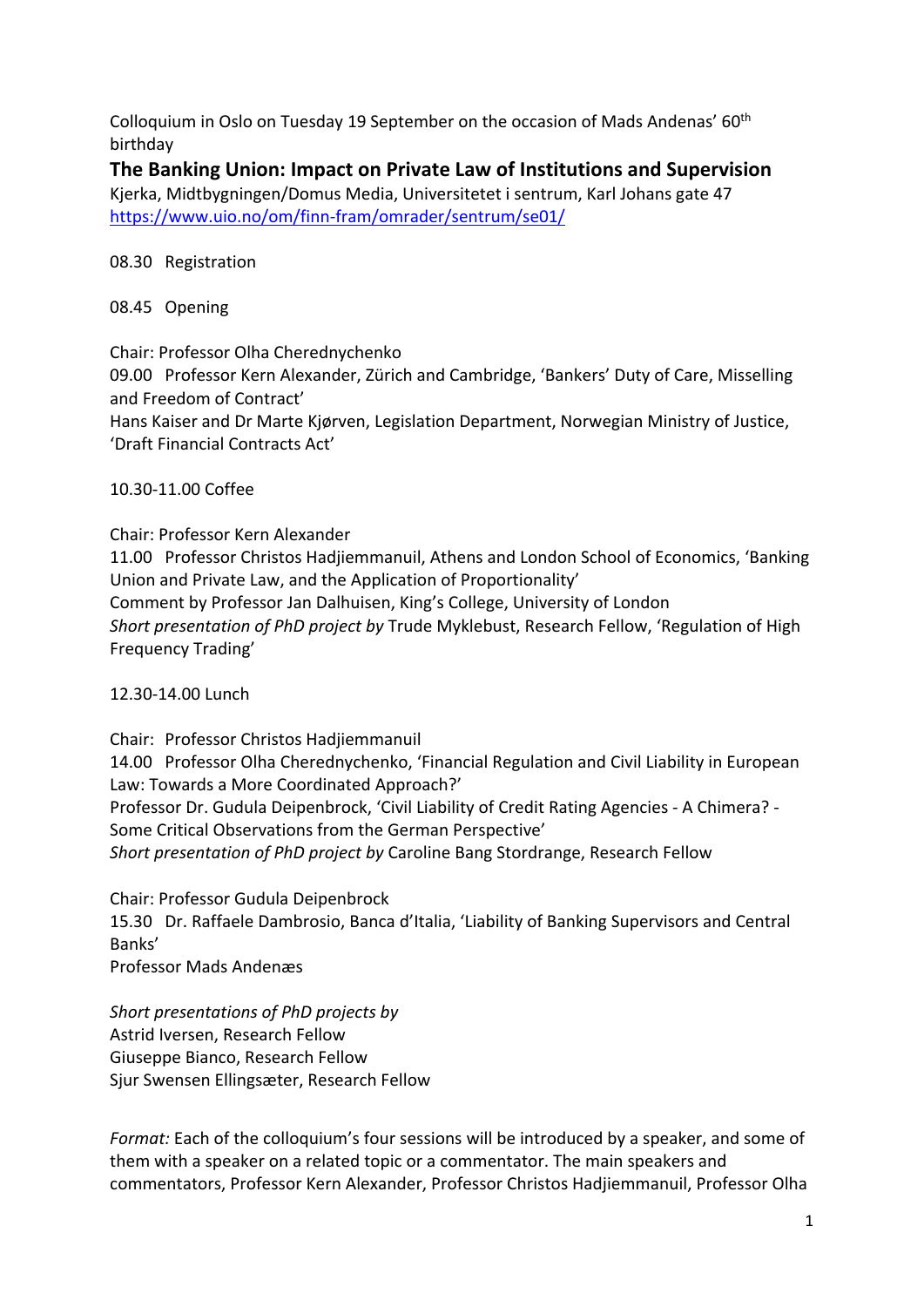Cherednychenko, Professor Jan Dalhuisen and Dr. Raffaele Dambrosio, discuss the topic as a panel. There will be short presentations of PhD projects.

The participants have taken part in the project over many years and have published in more or one of the books that are published as an extension of the project.

The colloquium takes place in the framework of the research project on International Financial Market Regulation, Institutions and Efficiency at the Institute of Private Law, Faculty of Law, University of Oslo with the support of the Financial Market Fund and the Norwegian Research Council

https://www.jus.uio.no/ifp/english/research/projects/financial-market-regulation/

The colloquium marks the end of the project period funded by the Financial Market Fund and the Norwegian Research Council.

One main purpose of the colloquium is to explore themes and topics at the crossroads of regulation and private law.

See also *Norway in Europe* on Monday 18 September 2017 from 11 a.m. Gamle festsal, Faculty of Law, on the occasion of Mads Andenas 60th birthday, http://www.jus.uio.no/nifs/english/research/events/2017/program-norway-ineurope%282%29.pdf

## BIOS OF MAIN SPEAKERS:

*Professor Kern Alexander* was appointed to the Chair for Law and Finance at the University of Zurich in 2010. He is also a Senior Research Fellow in Banking and Financial Regulation at the University of Cambridge Centre for Risk Studies and is Academic Programme Director for the Cambridge Judge Business School's Executive Education Programme 'Understanding the Regulatory Environment'. He is a lawyer and economist with a research focus on the regulation of systemic risk in financial markets. He is the author of academic articles and books, including the co-author of one of the first books critically analysing Basel II and the structured finance markets before the global credit crisis began in 2007. He has authored several commissioned reports for the European Parliament, was a Member of the Expert Panel on Financial Services for the European Parliament (2009–14) and was Specialist Advisor to the British Parliament's Joint Select Committee on the Financial Services Act 2012 and has served in other senior advisory roles in the UK Parliament. He holds a PhD and MPhil from the University of Cambridge, an MSc from the University of Oxford and a BA from Cornell University.

He is leading a Cambridge Institute for Sustainability Leadership research project sponsored by the Banking Environment Initiative analysing the interaction between the Basel Capital Accord (also known as 'Basel III') and environmental sustainability. The project produced a Report in 2014 entitled 'Stability and Sustainability in Banking Reform: Are Environmental Risks Missing in Basel III?'.

*Professor Mads Andenas* holds a Chair in the Faculty of Law, the University of Oslo (from 2008).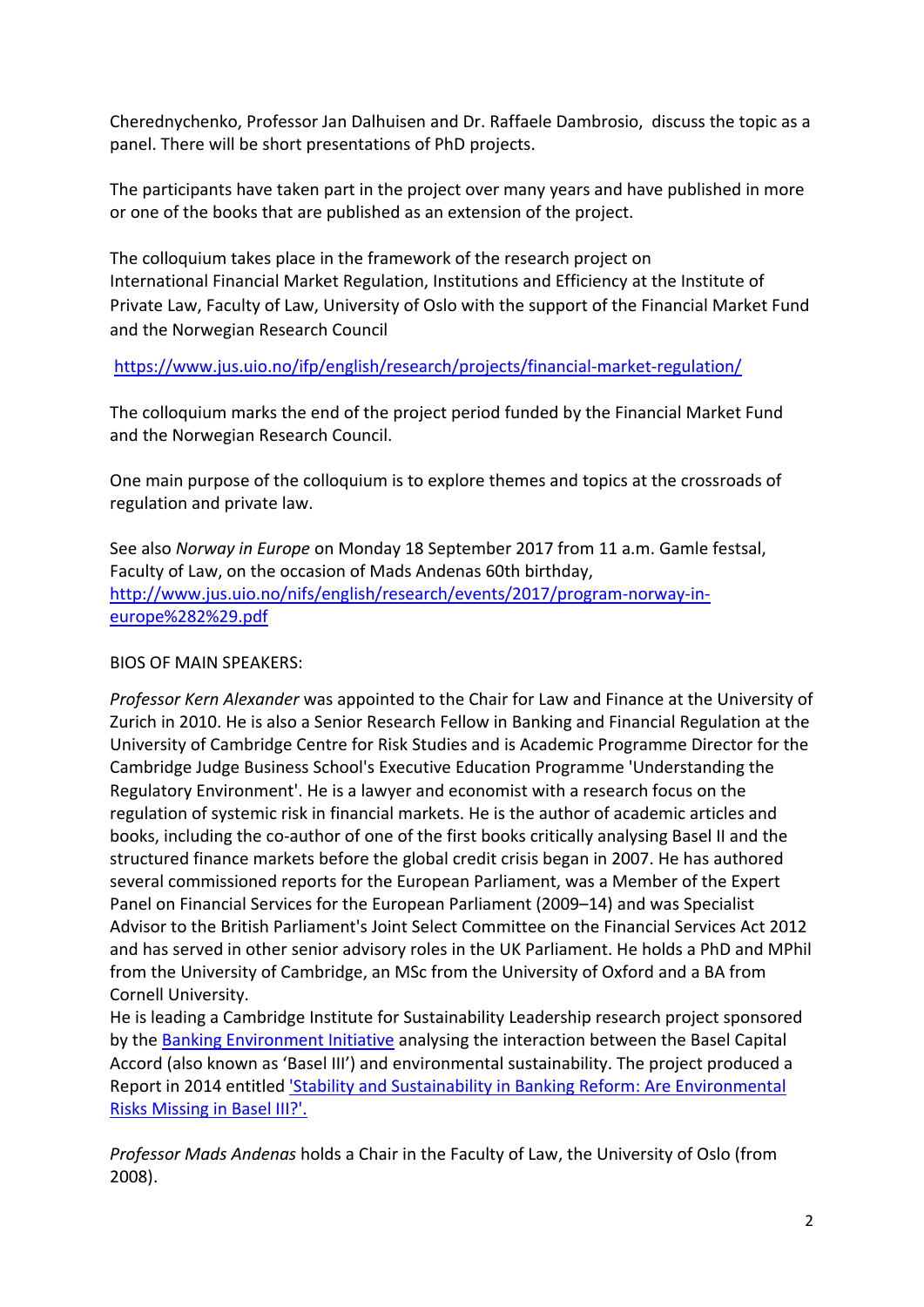He has held senior academic appointments in the United Kingdom, including as Director of the British Institute of International and Comparative Law, London and Director of the Centre of European Law at King's College, University of London. He remains a Visiting Research Fellow of the Institute of European and Comparative Law, University of Oxford and a Senior Research Fellow at the Institute of Advanced Legal Studies, School of Advanced Studies, University of London.

He was a Visiting Professor at University of Paris I (Sorbonne) in 2006 and at l'École normale supérieure, Paris in 2008. He has held the Chaire W J Ganshof van der Meersch under the Fondation Philippe Wiener—Maurice Anspach at the Université Libre de Bruxelles, the Chaire Vincent Wright at Sciences‐Po, Paris, and he has been a Herbert Smith Visitor at the University of Cambridge. In 2005 he was a Fellow of Netherlands Institute for Advanced Study in the Humanities and Social Sciences (NIAS). He has been a visiting professor at University of Rome La Sapienza 2002‐13. In 2005 he held the Paul Hastings Visiting Professorship at the Faculty of Law at the University of Hong Kong, and he is currently a member of the Advisory Board of the HKU Asian Institute of International Financial Law. In 2006 he delivered the Annual Guido Carli Lecture at the University of LUISS Guido Carli, Rome. He has been a part time professor at the European University Institute, Florence where heparticipated in a research project on European regulatory private law. In 2016 he was a Visiting Fellow at All Souls College, University of Oxford.

He has been the General Editor of the International and Comparative Law Quarterly (Oxford University Press, then Cambridge University Press). He is currently the General Editor of European Business Law Review and an Editor of European Public Law (both Kluwer Law International) and on the editorial boards of some ten other law journals and book series, including as member of the Advisory Committee of Peking University Law Journal. He has taken part in the evaluation of law schools and institutes, including of the Dipartimento di diritto comparato at the University of Padua, and in the classification of publications for research funding and appointments, for instance in the Valutazione della Qualità della Ricerca in legal research for the Italian Agenzia Nazionale di Valutazione del Sistema Universitario e della Ricerca (ANVUR) and in chairing the Norwegian National Committee for the classification of legal research publications.

He was the UN Special Rapporteur on Arbitrary Detention, and the Chair of the UN Working Group on Arbitrary Detention which reports to the UN Human Rights Council and the UN General Assembly. He is a member of the Executive Council of the International Law Association.

He was the Secretary General of the Fédération internationale de droit européen 2000‐2002, the Hon Secretary of the UK Association of European Law 1997‐2008 and the Hon Secretary of the UK Committee of Comparative Law 1999‐2005. He was the Chair, Association of Human Rights Institutes (AHRI) in 2008, and has been a member of the International Law Association's Securities Law Committee since 1996. He has been the chair of the Norwegian Association of European Law and a member of the board of the Norwegian Association of International Law from 2009.

In 2008, he was appointed by the Institut de France as a member of the committee for the Institut's Prix international Aristotle Onassis pour le Droit. In 2011 he received for his human rights work the Don Pino Puglisi Prize in memory of the priest killed by the mafia in Palermo in 1993 and recently declared a martyr and beatified. He is a chevalier de Légion d'Honneur and Commendatore Ordine al Merito della Repubblica Italiana.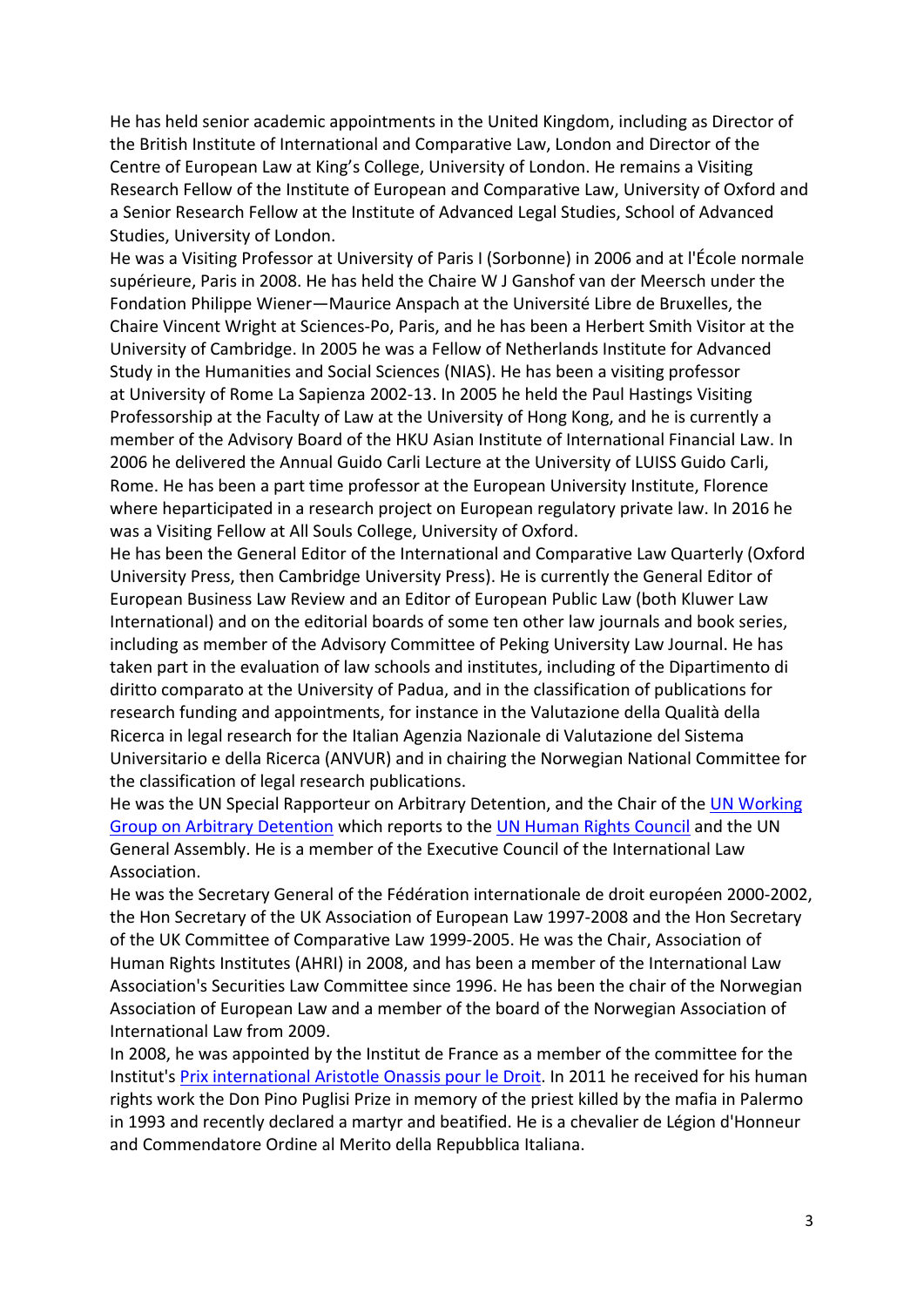He was the Director of the Legal Office of the Royal Norwegian Ministry of Trade and Shipping 1985‐86, and in the Royal Norwegian Ministry of Finance 1986‐93, first the Director of the Banking Office, and then an Assistant and finally a Deputy Director General in the Economic Policy Department. He was Legal Adviser in the European Bank for Reconstruction and Development in its first phase of operation, responsible for EBRD's law reform assistance and advice on international law. He has worked as a consultant to the World Bank and to the International Monetary Fund.

*Professor Olha Cherednychenko* holds the Chair in European Private Law and Comparative Law at the University of Groningen and is Founding Director of the Groningen Centre for European Financial Services Law (GCEFSL). She has held visiting fellowships at various academic institutions, including the European University Institute (EUI) in Florence and the Institute of European and Comparative Law (IECL), University of Oxford. She has published widely on a variety of issues related to EU law, European and national private and regulatory law, and comparative law. In particular, she is the author of the book on fundamental rights, contract law and the protection of the weaker party where she critically analyses the interplay between fundamental rights and contract law, with the emphasis on risky financial transactions (Sellier. European Law Publishers, 2007). More recently, her research has focused on the interplay between (financial) regulation and private law. Het recent publications include eg 'Public Supervision over Private Relationships: Towards European Supervision Private Law?', European Review of Private Law, 2014; 'Contract Governance in the EU: Conceptualising the Relationship between Investor Protection Regulation and Private Law', European Law Journal, 2015; 'Cooperative or Competitive? Private Regulators and Public Supervisors in the Post‐Crisis European Financial Services Landscape', Policy and Society, 2016. She has also edited a special issue on Public and Private Enforcement of European Private Law: Challenges and Perspectives (European Review of Private Law, 2014) which includes, among others, her analysis of the interplay between the two modes of enforcement in the financial sector.

*Professor Jan Dalhuisen* is Emeritus Professor (recalled) in The Dickson Poon School of Law. He graduated from the University of Amsterdam, where he also received his PhD, and from the University of California at Berkeley. He is a Corresponding Member of the Royal Netherlands Academy of Arts and Sciences.

Professor Dalhuisen is a Member of the New York Bar, a well‐known international commercial arbitrator, Member of the ICSID Panel of arbitrators and Fellow of the Chartered Institute of Arbitrators. Before joining the King's Law Faculty he was a senior investment banker, Secretary General of the International Primary Market Association (now ISMA) , and senior in house counsel.

He is a regular Visiting Professor at UC Berkeley, and earlier at the Tsinghua University in Beijing and the UNSW in Sydney. He holds the Miranda Chair in Transnational Financial Law at the Catholic University in Lisbon.

*Professor Christos Hadjiemmanuil* is a Visiting Professor at the Department of Law, as well as a Professor of International and European Monetary and Financial Institutions at the University of Piraeus. He is a member of the Athens Bar Association.